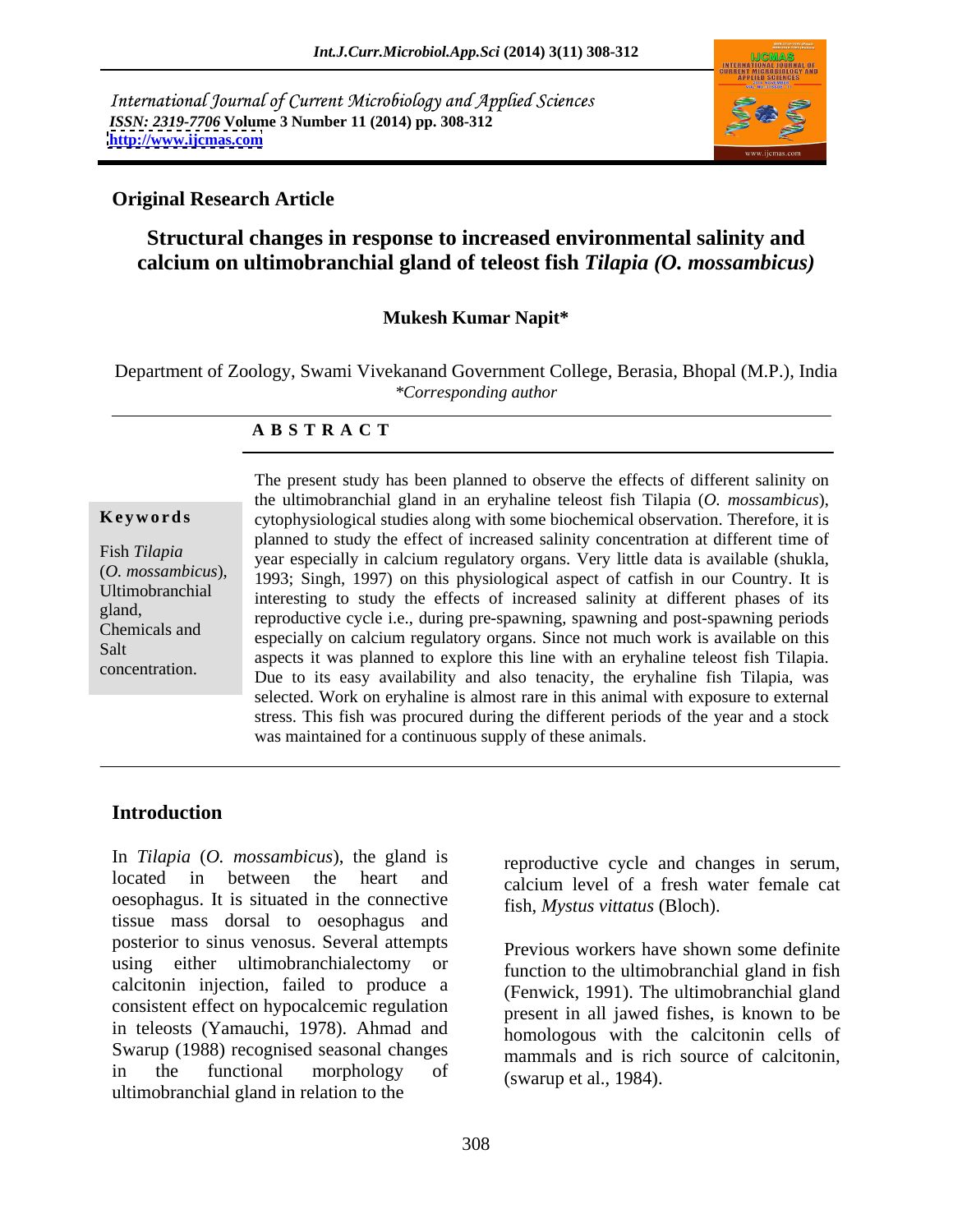The eryhaline fish *Tilapia*, *(Oreochromis mossambicus)* was obtained from upper Lake Bhopal (M.P.) during different phases of its reproductive cycle i.e., pre-spawning, period.<br>spawning and post-spawning period. 4. Direct transfer (each step lasted for a

The nature specimen, ranging 15–20 cm in ealcroanduring pre-spawning period. length, were placed in tap water aquarium to 5. Direct transfer (each step lasted for a control bacteria and other outbreak. Healthy fish were selected for experimental work. Four fishes were selected in each aquarium 6. Direct transfer (each step lasted for a which contains 12 litres of tap water. They were acclimatized for about a week before starting the experiment and during this period fish were fed with dried shrimps and **Results and Discussion** live earthworm. However, the fishes were

Experimental salinities were fixed at post-spawning period. During the spawning different levels, i.e., 1.0%, 1.5%, 2.0%, and pre-spawning periods in 3.0% and 3.5%, 2.5%, 3.0% and 3.5%. The salinity the follicular wall becomes indistinct with concentration used in our experiment was based on the general fact and also considering the total salinity percentage with that of seawater.  $3.0\%$  and  $3.5\%$  salt when the concentration was 2.5m mol 1 and concentration were found lethal as the rate of mortality was noted after 14 hours. At 3.0% and 3.5% salt solution it was found it is to all structure cell size increase but at the time highly he that with very high rate of mortality in *Tilapia*. It was noted that fish died just after a short exposure i.e., within 3-

1. Direct transfer in different concentration whereas the gland in control group is highly

- **Materials and Methods** 2. Direct transfer in different concentration of saline solution during spawning period.
	- 3. Direct transfer in different concentration of saline solution during post-spawning period.
	- 4. Direct transfer (each step lasted for a week) in different concentration of calcium during pre-spawning period.
	- week) in different concentration of calcium during spawning period.
	- week) in different concentration of calcium during post-spawning period.

# **Results and Discussion**

not fed throughout the experimental period In this experiment of *Tilapia*, (*Oreochromis*  and the water of each aquarium was *mossambicus*) with different salinity, it was renewed twice a week. observed that size of the nuclei of **Experiment with different salinity and** with the increase in salinity concentration **calcium concentration i.e., from 1.0% to 2.5% during pre-spawning** ultimobranchial gland partially increased and spawning periods but decrease during large nuclei.

5 hours. These changes indicated that in experiment **The experiments were set in following pre-spawning and spawning periods and groups**. **gland** is active during post-spawning period of saline solution during pre-spawning active during late pre-spawning than post period. spawning period.In calcium exposure, there was no effect when the concentration was  $2.5m$  mol  $l^{-1}$  and and 5.0m mol  $1^{-1}$ . As the concentration increased to 7.5m mol  $1^{-1}$ , the nuclear size as well as follicular cell size increase but at the time maximum concentration i.e., 10m mol  $1<sup>-1</sup>$  the the follicles becomes enlarged with moderately large nuclei and degenerated cytoplasm. group the gland shows hyperactivity during also in both salinity and calcium exposure, whereas the gland in control group is highly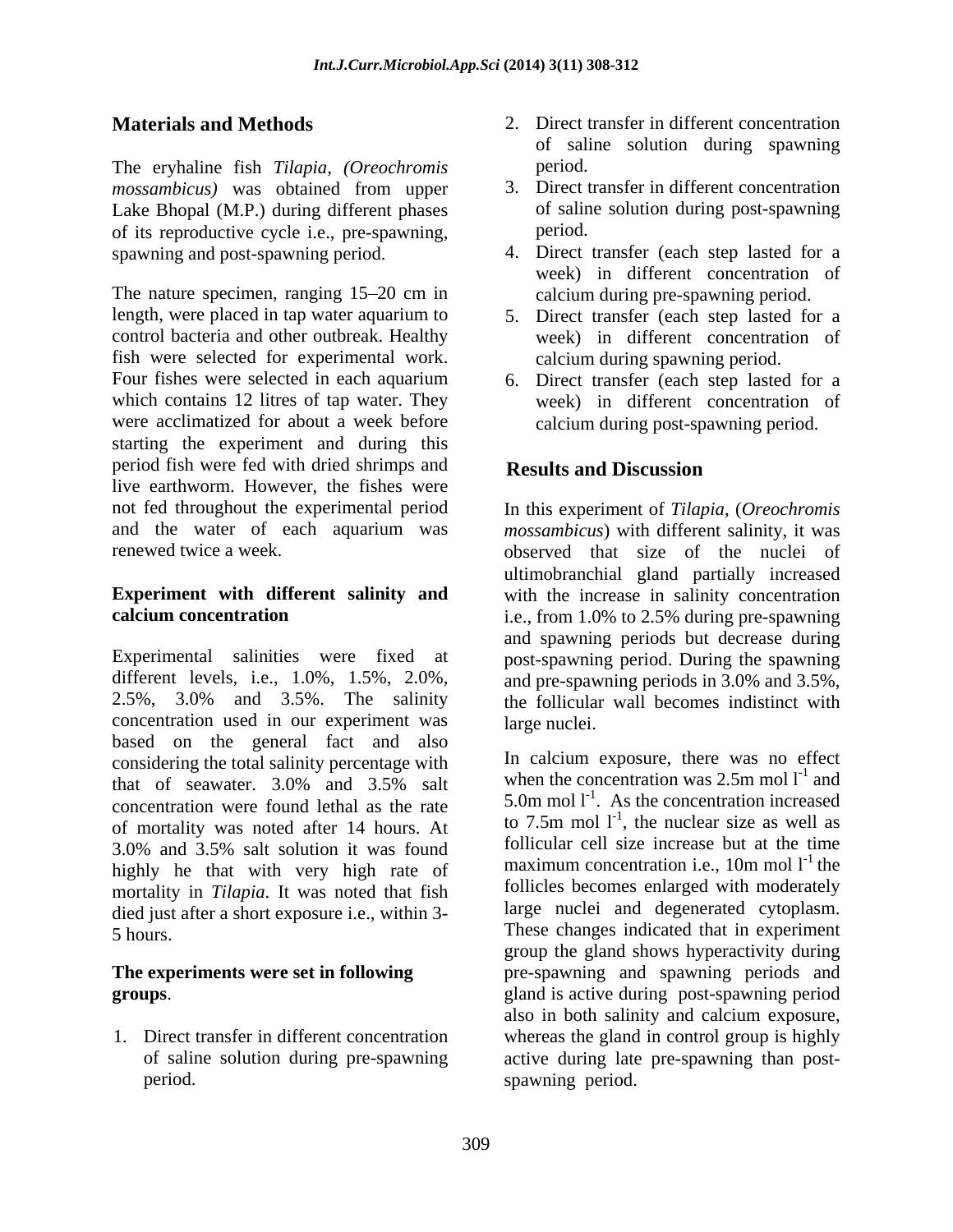

Fig.1 Showing salinity concentration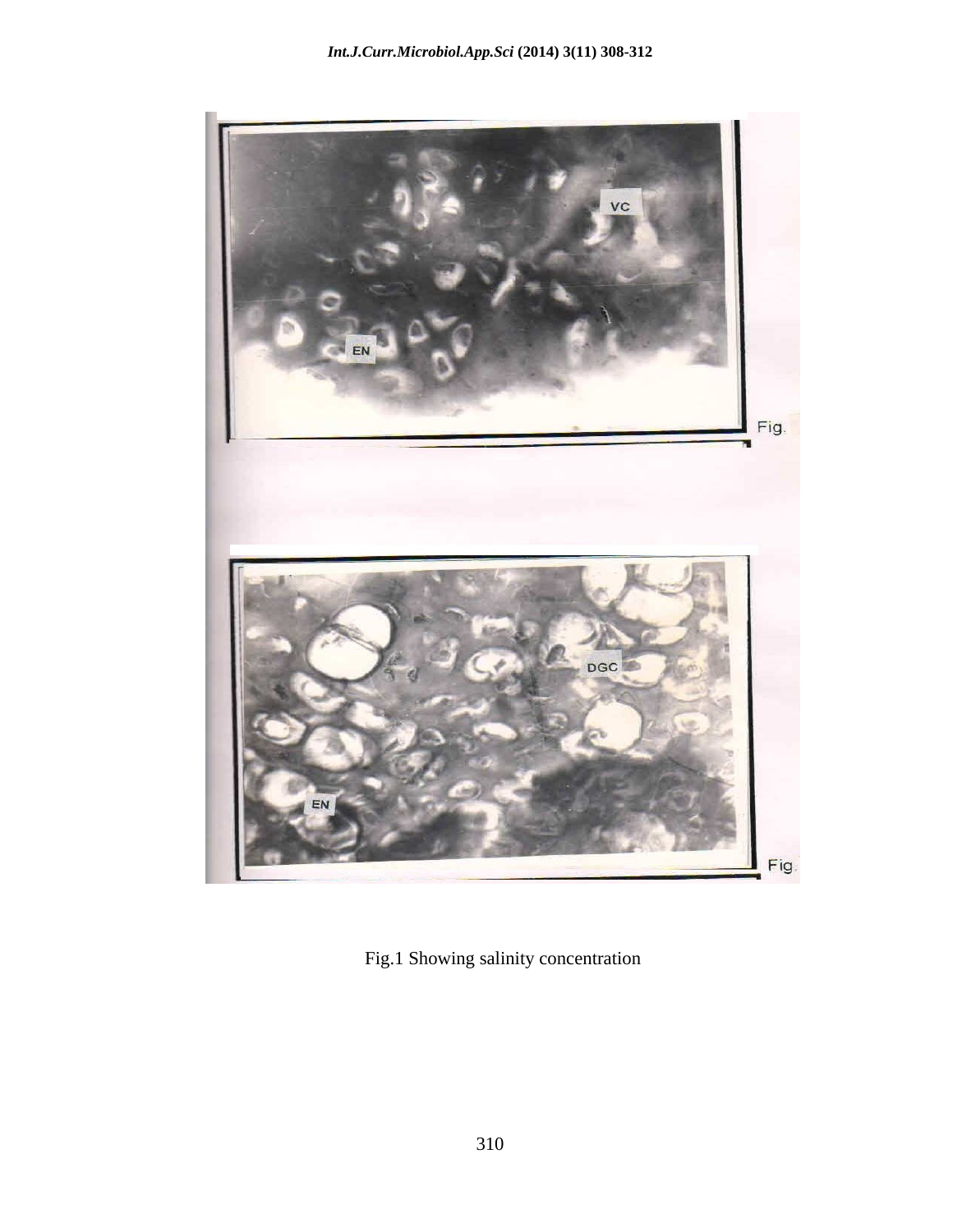

Fig.2 Showing effect calcium exposure